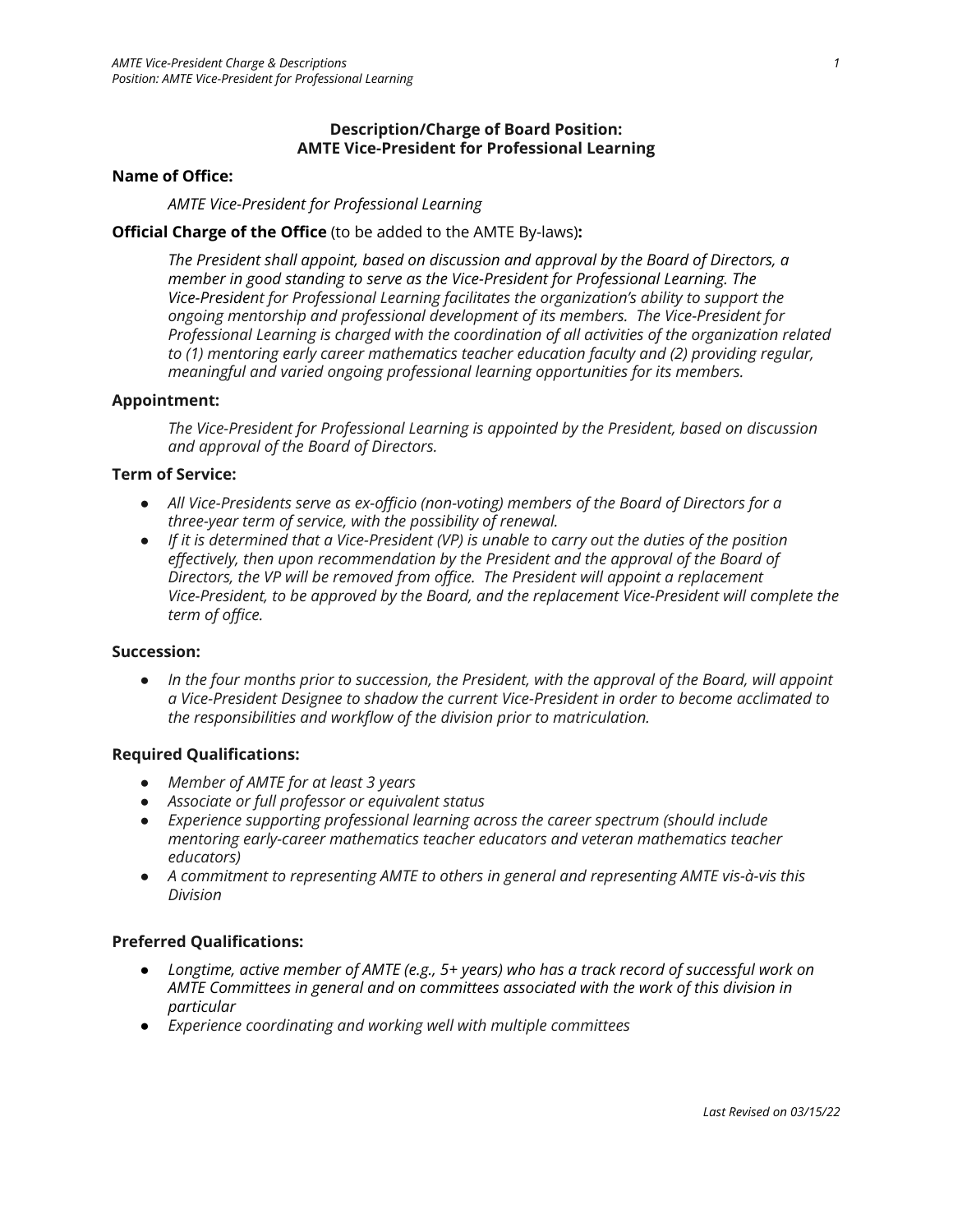# **Responsibilities of All AMTE Vice Presidents:**

*AMTE Vice Presidents serve as leaders who oversee designated areas of work, referred to as divisions. As* such, they are responsible for keeping the calendar for the duties and activities in their division and they *are to schedule proactively. Vice Presidents delegate work to Associate Vice Presidents, Directors, and others working with them in their division as appropriate; when needed, they gently but effectively motivate/nudge. Vice Presidents will work closely with the President, Executive Director, and the Board Liaison, who will support them as needed, including when personnel challenges arise.*

- **Regularly Scheduled Board and Vice Presidents' Meetings:**
	- o *The Board of Directors meet monthly 11 out of 12 months of the year. Two meetings are traditionally face-to-face (see below) and the other meetings are conducted online using meeting software.*
- **Face-to-face Meetings:** *Currently, the full Board meets in face-to-face meetings twice annually:*
	- o *A full day board meeting one day prior to the AMTE Annual Conference (January or February of each year).*
	- o *A two-day annual retreat held at a time to be scheduled (between May and October), usually at the AMTE Headquarters.*
- **Representation of AMTE in professional settings:**
	- o *A common responsibility of all members of the AMTE Board of Directors is to represent the organization in professional settings where appropriate.*
- *●* **Reports:** *Each Vice President is to produce, in coordination with the Division's Associate Vice Presidents, the following reports to the Board and President:*
	- *o A monthly report to the Board on the work of the Division.*
	- *o An annual report, submitted by December 31, that addresses progress of the past year, reports annual activities in light of strategic priorities, and articulates long-term plans.*
- **Fiduciary Responsibilities:**
	- *o Budgetary Support: The Vice President will work with the Treasurer and Financial Specialist on a divisional budget to meet the work and goals of the division. Budgetary decisions are made before the end of the current fiscal year for the next fiscal year and are considered and approved by the AMTE Board.*
	- *o Revenue Generation: The Vice President will annually discuss plans with the Treasurer regarding how the division will generate operating revenue for AMTE with a projection of the dollar amount of anticipated funds to be generated.*
- *●* **Promoting Access, Equity and Excellence:**
	- *o Work with all other Vice-Presidents and the Associate Vice-President for Equity to ensure each division's annual action plan includes an action plan and benchmarks addressing the AMTE goal to promote access, equity, and excellence.*
	- *o Collaborate with committees within the Division and with other AMTE divisions and committees to assure advocacy, equity, and excellence are made explicit in the ongoing work of AMTE.*
	- *o Work with the President, President-Elect/Immediate Past President, and Executive Director to include in the Division, to the extent possible, diversity with regard to gender, geographic representation, race and ethnicity, and paying attention to representation of members from various types of institutions and positions.*
- *●* **Facilitation of Organizational Communication and Work Productivity:**
	- *o Work closely with any Associate Vice Presidents or Directors in this division to establish*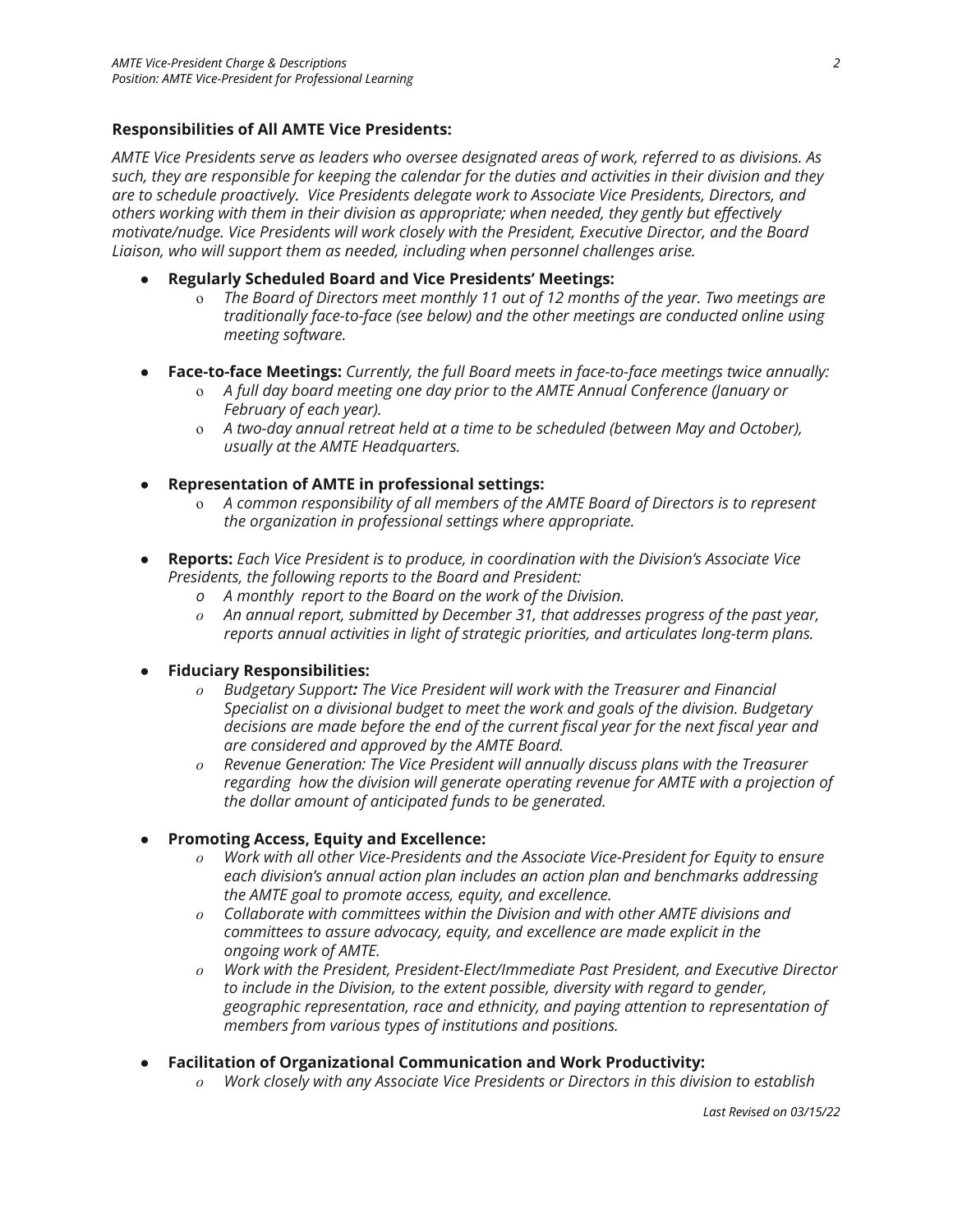*yearly goals and to support their work, including the preparation and delivery of their annual reports.*

- *o Work with the Associate Vice Presidents or Directors to ensure that committees in the division are operating robustly, effectively, and productively.*
- *o Communicate closely on an ongoing basis with the Board Liaison to the Division.*
- *o Contribute relevant updates periodically to the Connections newsletter.*
- *o Coordinate the posting of timely information and updates on the AMTE website.*
- *o Communicate/collaborate with constituents outside the organization as needed and is appropriate.*

# **Responsibilities of the Vice-President for Professional Learning:**

*The Vice-President for Professional Learning is responsible for coordinating and overseeing the professional support of AMTE's diverse membership, which includes mathematics teacher educators at every level (e.g., graduate student and early-career mathematics teacher educators, mathematicians working in mathematics education, veteran university mathematics teacher educators, coaches and district mathematics teacher educators) that work with prospective and practicing mathematics teachers, on all aspects of the career spectrum from graduate student to full professors.*

- *● Develop an agenda (goals and plan) for the Division of Professional Learning in coordination with the associate vice-presidents, who are chairs of the Professional Development, Technology, Conference Program Committee, Conference Committee, and STaR Fellows Program Committee, and the Board Liaison*
	- *○ Attend to the implementation of the agenda*
	- *○ Create an annual plan for professional learning goals that reflects the current AMTE strategic priorities and the professional learning needs of the membership*
	- *○ Ensure each committee's work is aligned with the charges specific to the AMTE committee*
- *● Collaborating and coordinating with committees within the division and with other divisions and committees to assure the work in professional learning is made explicit in the work of AMTE*
	- *● Hold regular meetings of the associate vice-presidents, who are chairs of the Professional Development, Technology, Conference Program Committee, Conference Committee, and STaR Fellows Program Committee, for the purpose of maintaining communication across the ongoing work within the division*
	- *● Collaborate with Vice-Presidents of other divisions as necessitated by the ongoing work in Professional Learning*
	- *● Maintain regular communication with the Board Liaison about the ongoing work in Professional Learning and any challenges in implementing the work*
- *● Oversee AMTE-supported mentoring across the career spectrum, including graduate, early-career, mid-career, and late-career mathematics teacher educators*
	- *● Work closely with the Conference Committee and the Professional Development to include experiences that extend and enhance the reach of the Annual Conference*
- *● Remain current with trends and issues in professional learning and with technologies to engage learners in online environments*